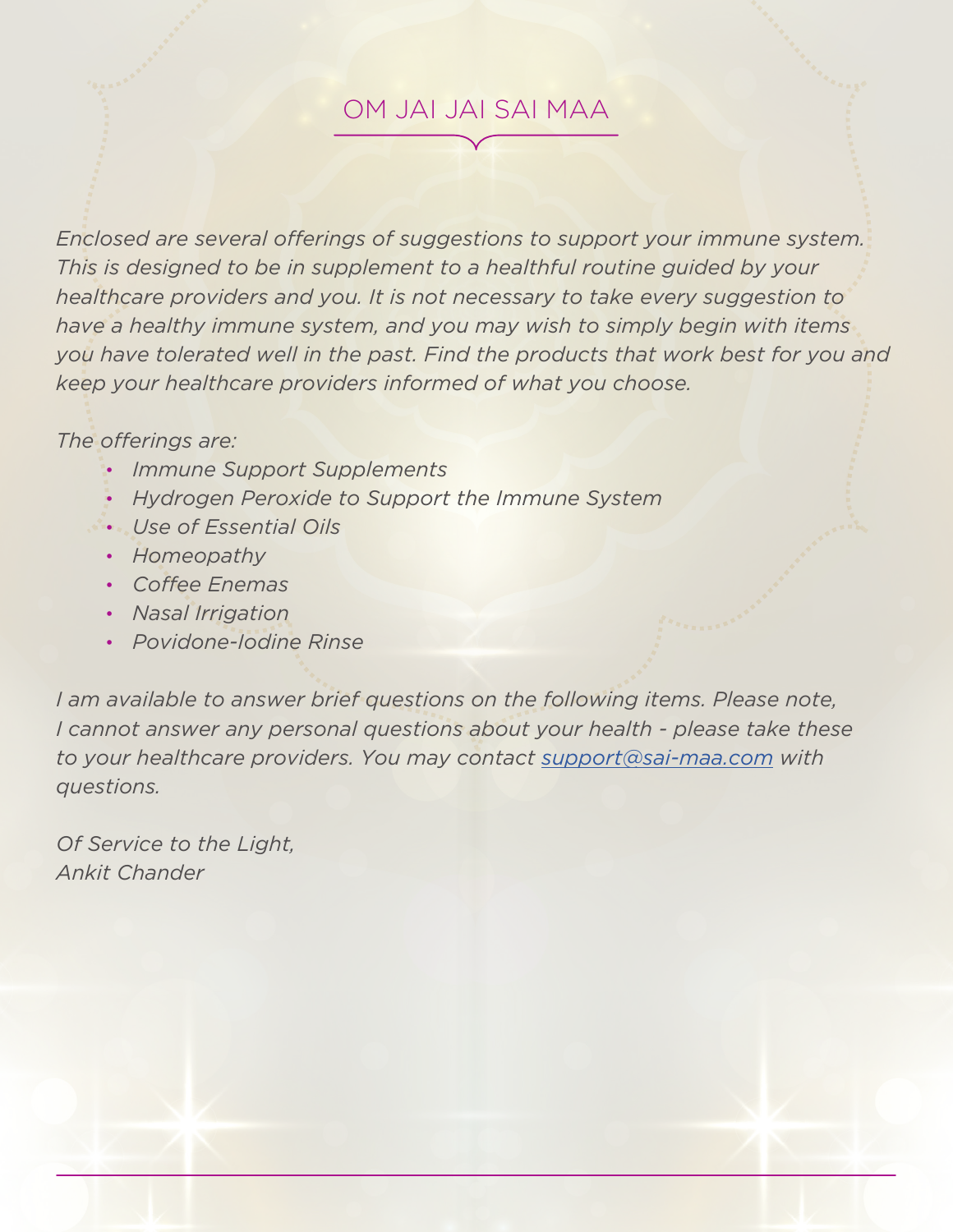## Immune Support Supplements

The following products may provide support for your immune system:

#### Vitamins

Vitamins are micronutrients necessary for optimal cellular function. You can have your healthcare provider do blood tests to guide vitamin selection and dosing. Consider checking vitamins A, B, C, and D.

#### **Minerals**

Minerals are fundamental building blocks for cells, and especially for immune cells. Oligotherapy is a method of providing pure, bioavailable minerals. Popular brands in USA are Gammadyn and Professional Formulas; in Europe, Oligosol and Granions. Minerals to consider are zinc (Zn), magnesium(Mg), copper (Cu), gold (Au), and silver (Ag).

#### N-Acetyl Cysteine (NAC)

NAC is a naturally occurring molecule that turns into glutathione, a vital cellular antioxidant. NAC is also well known for supporting the respiratory system.

#### Nutritional Yeast

Made from sugarcane and beet molasses, nutritional yeast benefits the gut which contains much of the immune system. The fortified version is preferred for vegetarians.

#### Fresh Colostrum

Colostrum is the first milk produced after giving birth. It is extremely nutritious and supports gut health and the immune system. One good source of fresh colostrum is millersorganicfarm.com.

#### Medicinal mushrooms

Mushrooms have been used in Eastern medicine to support the immune system for thousands of years. Reishi is a well-known mushroom supplement with a variety of health benefits. One good source is Reishi (in Liquid form) by Kan Herb Company.

#### Echinacea

Echinacea is an immune supportive herb that has been used both as a daily preventative, as well as in time of infection. It is available in many forms, ranging from teas to tinctures.

#### Astragalus

Used predominantly in Ayurveda and Traditional Chinese Medicine, astragalus increases T-cells, which are white blood cells dedicated to fighting infections.

#### Korean Red Ginseng

A root of the plant that grows in the mountains of Asia, Korean red ginseng is supportive of both the immune system and the adrenal glands which respond to stress.

#### **CBD**

CBD, which stands for cannabidiol, has in studies shown antiviral and antibiotic properties. Nanotechnology or full spectrum products are preferred. One high quality brand is Sai Maa NanoBoost+ CBD

#### Monolaurin

Monolaurin is derived from coconut oil and is thought to have antiviral properties. One popular brand of monolaurin is Lauricidin.

#### Royal Jelly and Bee Pollen

Royal jelly is a substance produced by honey bees to feed queen bees, and bee pollen is made by bees when they land on a flower. They may enhance the immune response.

#### Juicing

Juicing fresh vegetables is an excellent source of vitamins, minerals, and antioxidants. Fresh juice made from the following vegetables is particularly beneficial for immune function: Garlic and ginger which have antiviral qualities; Cabbage, which supports gut health; Turmeric, which lowers inflammation.

Please see the following pages for information on hydrogen peroxide, essential oils, and homeopathy.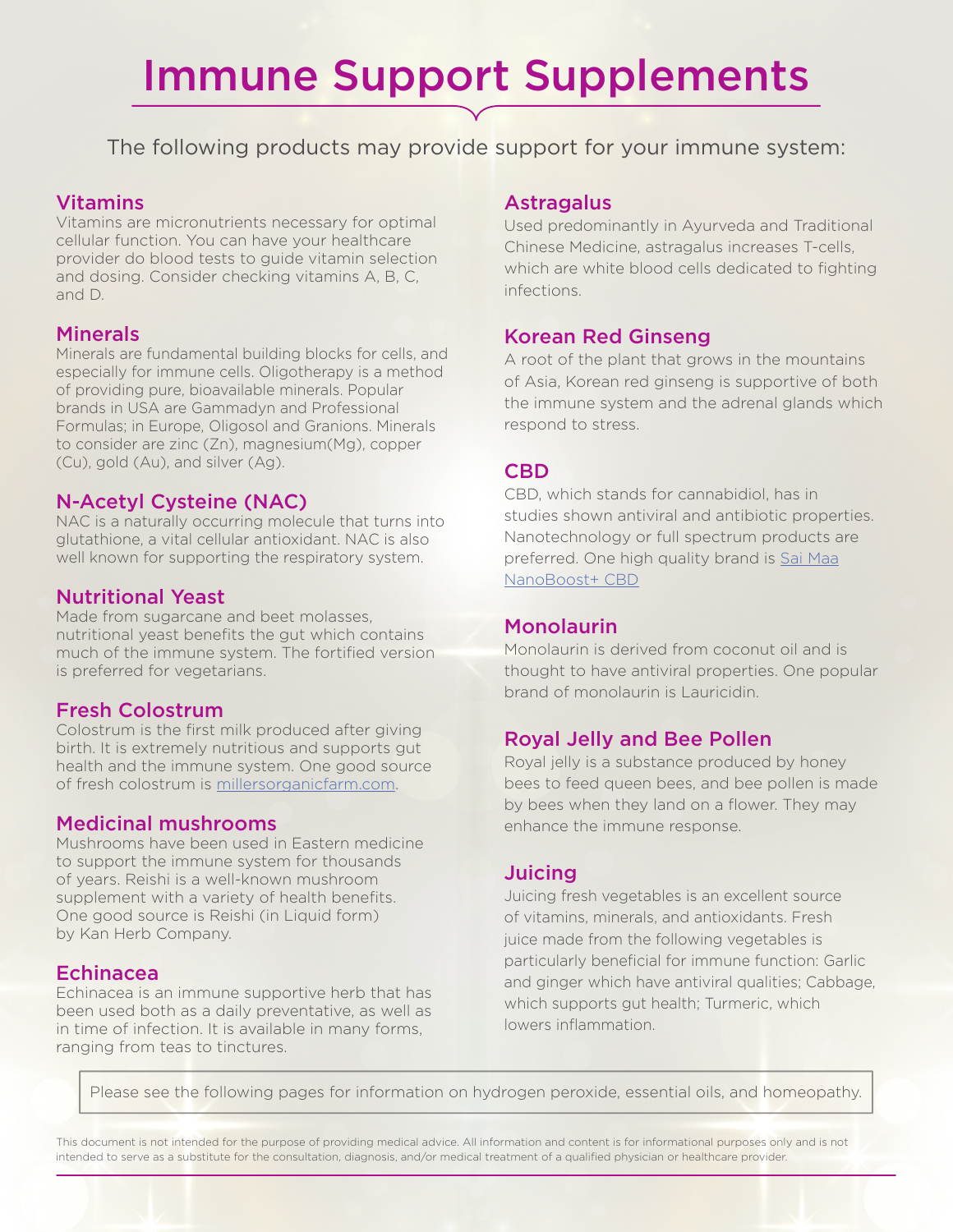### Hydrogen Peroxide to Support the Immune System

Hydrogen peroxide is naturally produced by our cells. Though it is well known as a disinfectant, it is made by white blood cells as part of the immune system. Furthermore, some studies suggest that hydrogen peroxide actually activates the immune system by bringing white blood cells to areas of need.

There are many documented miracles regarding the water of Lourdes, France, where the Virgin Mary, Our Lady of Lourdes, appeared to Bernadette and asked her to dig in the rock and a miraculous spring sprung forth. Father Richard R. Willhelm tested this water in the 1940s and found it very high in hydrogen peroxide.

Hydrogen peroxide has been used by natural practitioners for decades in a variety of ways, listed below. For the following, it is recommended to use **food grade hydrogen peroxide 3%\***. When using regularly, keep the hydrogen peroxide container sealed to avoid exposure to air or light which can decrease its potency.

#### Preventative:

1. Bathing or Foot Soaks: Add 2 cups to a bath of warm water. Soak for 20-30 minutes. If bathing is not possible, you could perform foot soaks using warm water and the same amount of hydrogen peroxide. You may wish to avoid if you have any open cuts or wounds, and do not submerge your eyes underwater. If well tolerated, the amount of hydrogen peroxide can be slowly increased to as much as 8 cups. This can be performed daily. You may also add Epsom salts (1-2 cups), apple cider vinegar (1-2 cups) and/or essential oils if you wish.

2. **Ears:** Place 1-3 drops into one ear using a small dropper. Tilt the head or lay down to allow the hydrogen peroxide to enter, and hold this position for a few minutes. You may notice a bubbling sensation, which is normal. Then tilt the head back to allow the ear to drain and wipe away the excess hydrogen peroxide. Repeat with the other ear. You may wish to avoid this if any ear problems exist. This can be performed weekly to daily, preferably in the morning.

3. Oral: Place 1-3 drops in 8 oz of water. This can be used once or twice a day. It is important to never ingest any type of undiluted hydrogen peroxide directly. You may wish to avoid if any stomach problem exists.

4. **Nasally:** Mix 1 tablespoon (Tbsp) of hydrogen peroxide with 1 cup of distilled water. Add to a nasal spray squirt bottle, which can be purchased online. You may wish to avoid this if any open sores are in the nostrils. Apply one squirt to each nostril three times a day, for up to two weeks.

5. **Gargling:** Gargle with hydrogen peroxide, being careful not to swallow excess fluid which can upset the stomach. If the taste is unpleasant, you may wish to add liquid chlorophyll or peppermint oil for flavoring or dilute with distilled water. You may wish to avoid this if any open sores are in the mouth. You may gargle up to three times a day, for up to two weeks.

6. **Inhaled:** To perform inhaled hydrogen peroxide, you will need three components: food grade hydrogen peroxide 3%, sterile saline vials specifically made for nebulizers, and a nebulizer. Place 5 mL of saline (1 vial) into the nebulizer and add 1 drop of hydrogen peroxide. Increased slowly to 2 drops, and then to 3 drops if well tolerated. Turn on the nebulizer and inhale until the solution is fully vaporized. This can be done every hour on the first day of infection, and then 4-6 times per day until the infection is gone, for up to two weeks. This can also be done once daily as preventative treatment. Preferably done away from others. If the solution creates cough or irritation, inhale for less time or lower the amount of hydrogen peroxide used. Note, it is important to clean your nebulizer regularly per your device's instructions. If you have smoked or have sensitive lungs, you may wish to avoid this or begin with a lower amount of hydrogen peroxide.

\* Higher than 3% hydrogen peroxide can be potentially harmful when used incorrectly. It is very important to only use food grade product for internal use. Standard hydrogen peroxide contains stabilizers that can be toxic.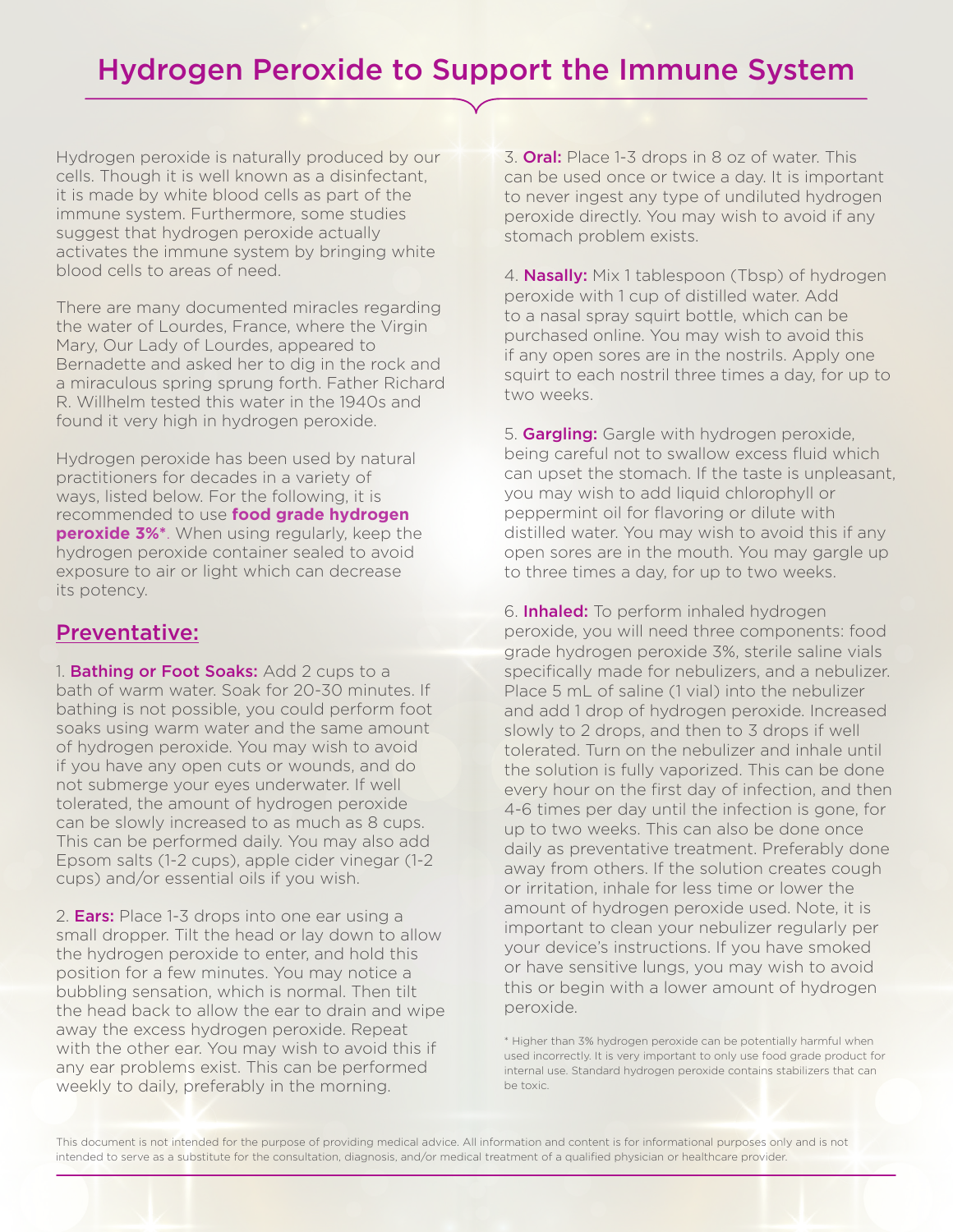# Use of Essential Oils

Essential oils have been used for thousands of years for healing. These oils have been distilled from aromatic plants and have been used for benefits ranging from respiratory support to lowering inflammation to mood enhancement.

#### Commonly used essential oils to support the respiratory system include:

- Eucalyptus
- Peppermint
- Rosemary
- Citrus, including Lemon and Orange
- Lavender
- Clove

Use only high quality products. One well-known brand of essential oils is *Phytosun Arôms* from Europe.

#### Methods of use include:

- Soft pills, of greatest convenience for travel
- Nasal sprays
- Applying to nostrils Add 1-3 drops of essential oil to 1 Tbsp of carrier oil, such as sesame or coconut oil, and apply to each nostril.
- Inhaled by steam Boil 2 cups of water, pour into a bowl, and add 3 drops of essential oil. Keep your face about 1 foot away from the bowl and deeply breathe in the steam for about 5-10 minutes. You may place a towel around your head to keep the steam concentrated. Keep your eyes closed to avoid irritation.
- Inhaled by essential oil cotton wick inhaler Place 10-15 drops of essential oil on the cotton wick and insert into the inhaler and breathe deeply into each nostril for several minutes.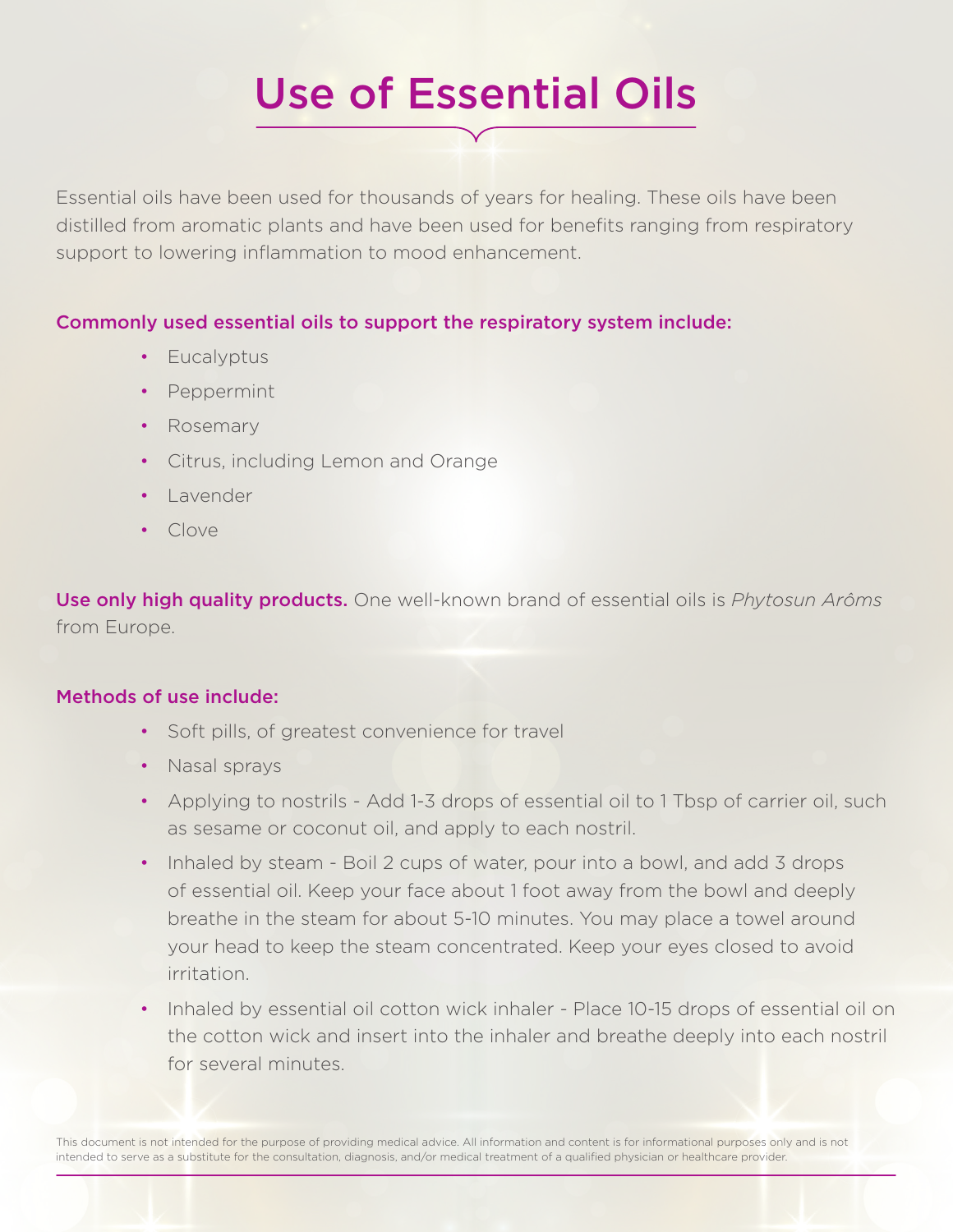# Homeopathy

Homeopathy is a healing modality founded in Germany in the 1700s and now practiced throughout the world. Studies published in even the most well-known medical journals, such as The Lancet, have suggested the effectiveness of homeopathy.

#### **Remedies to support immunity include :**

#### **Arsenicum Album 30c**

The dose is to place 10 granules under the tongue and let it dissolve. Do this once a day for 3 days, then stop. It is preferred to do this at least 15 minutes before food. This remedy is available in most health food stores or online. The remedy is generally well tolerated and can create a feeling of peacefulness, although be aware that homeopathy could temporarily bring up repressed emotions.

#### **Aconite 30c**

Useful at first sign of infection, especially with feelings of anxiety or shock.

#### **Phosphorus 30c**

Useful for any respiratory symptoms, such as bronchitis or pneumonia

#### **Bryonia 30c**

Useful for muscle pains, especially when even slight motions cause pain

#### **Phosphoric acid 30c**

Useful for fatigue and feelings of physical or mental exhaustion

#### **Hepar sulphuris calcareum 30c**

This remedy for the liver is useful for immunity, especially when sensitivities are present

#### **Antimonium Tartaricum 30c**

Useful in any type of cough, especially with congestion or mucus.

Note: If well tolerated, remedy potencies can be raised from 30c to 200c and combined.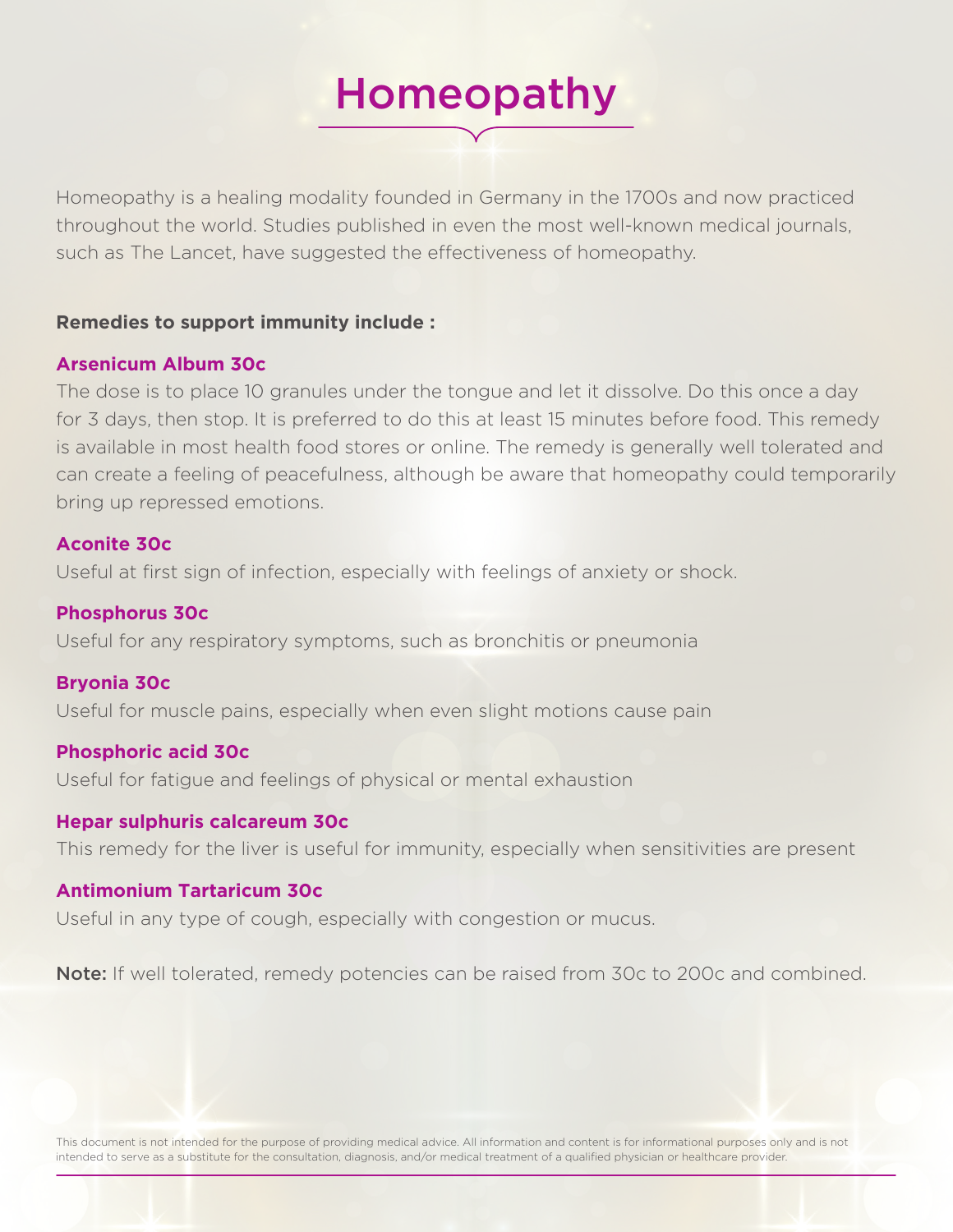

Coffee enemas are used to detoxify the body of toxins. Toxins can be held in the colon, particularly in the transverse colon.

### ANATOMY OF THE LARGE INTESTINE



One mechanism that coffee enemas work is by increasing glutathione, the master antioxidant of the body. If you have had any gastrointestinal health problems, you may wish to consult with your healthcare provider before beginning coffee enemas.

#### Materials needed:

- Water, filtered/purified or distilled
- Ground coffee
- Pot for boiling
- Strainer
- Sheets or towels or pad to lie upon
- Enema bag or bucket with hanging apparatus
- Lubricant, such as any vegetable oil
- Soap for cleaning enema bag after use
- Supplements as listed below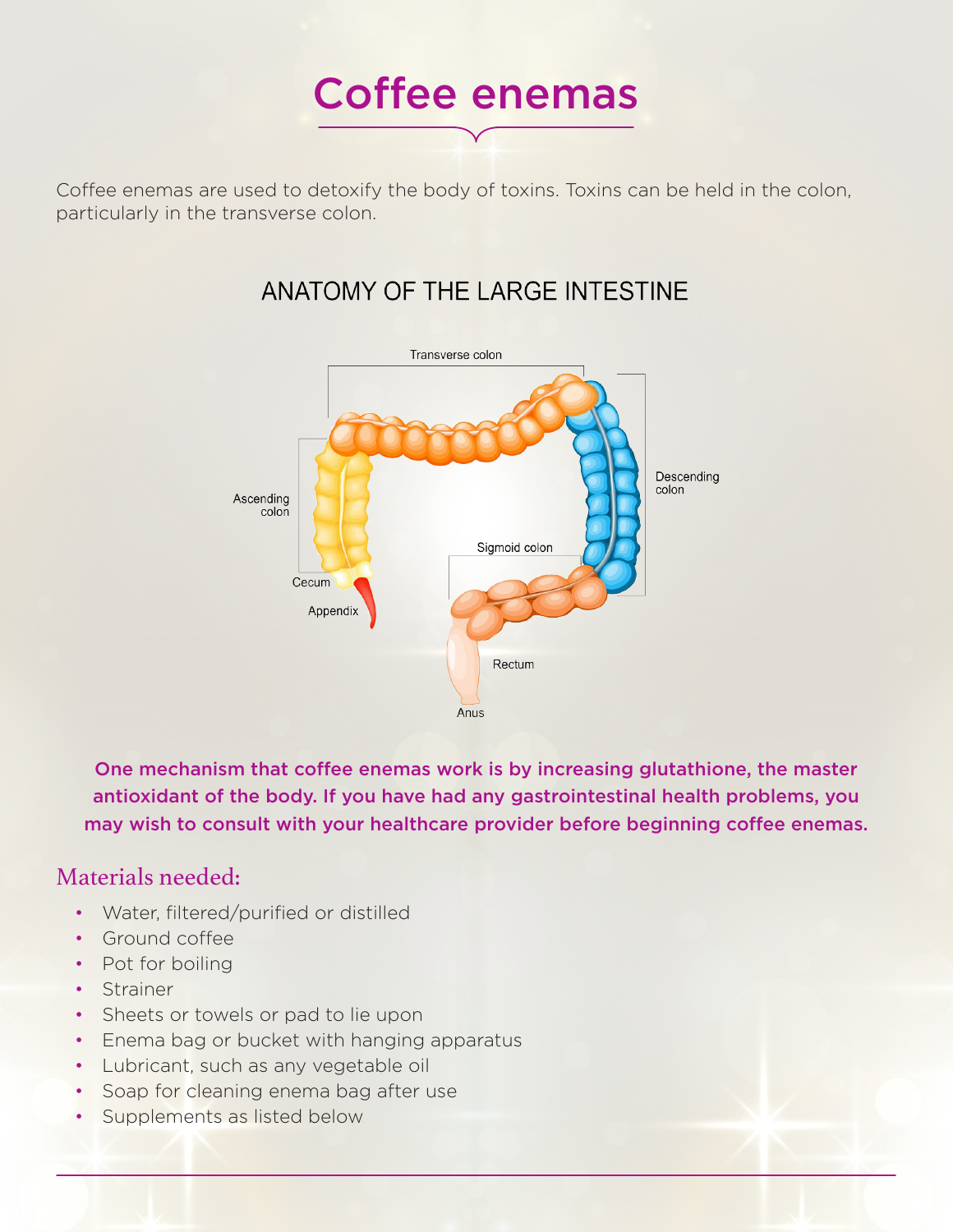## Step By Step Instructions

*Prepare* the space you will receive the enema.

- Space can be a flat area, such as on the floor, near a toilet. You may wish to place towels or sheets on the area in case there are any spills.
- Keep adequate space where you can lie down on your back and, when necessary, roll on your left side and, then, rollover to your right side.

*Boil* 1 quart (32 oz or approximately 1 L) of water.

- If you are new to enemas, you may wish to begin with only one half (16 oz) or even one quarter (8 oz). You may use any filtered/purified or distilled water.
- Add the coffee. Any ground high-quality coffee is acceptable.
- If you are a beginner or have a sensitive system, you may wish to begin as *low as 1 tsp of coffee.*
- You can increase slowly by *1 tsp per enema,* or more quickly by *1 tbsp per enema.* Maximum suggested is usually *3 tbsp of coffee.*
- Add the coffee and boil uncovered for 5 min.
- Reduce heat and simmer covered for 15 min.
	- If some water has evaporated in the boiling you may re-add water to return the volume to 1 quart. (Doing this will also aid in cooling the mixture.)
- The coffee mixture is now prepared but needs to be cooled to tepid (body temperature) before administration.
	- You may either wait for the coffee mixture to cool naturally, or pour it back and forth between two pots for several minutes to quicken cooling.
- Strain the mixture into a bowl or pitcher and then into the enema bag.
- Once the coffee mixture feels tepid, or approximately at body temperature, it is ready to be administered.
	- If you are new to coffee enemas, it is preferred to be slightly cool rather than too warm. Vary the temperature to what is most comfortable for you.

*Remember* to clamp the enema bag/bucket, so fluid does not drain out before filling the bag/bucket.

- Pour the coffee mixture into your enema bag/bucket.
- Hang the enema bag/bucket 18 inches above body height. If your enema bag has a speed control valve, holding it at a higher height allows you to slow the flow.
- A product that has a speed control valve is listed below. Lie in such a way that your hand reaches the valve to turn it n and off.
- Apply lubricant to the catheter tip.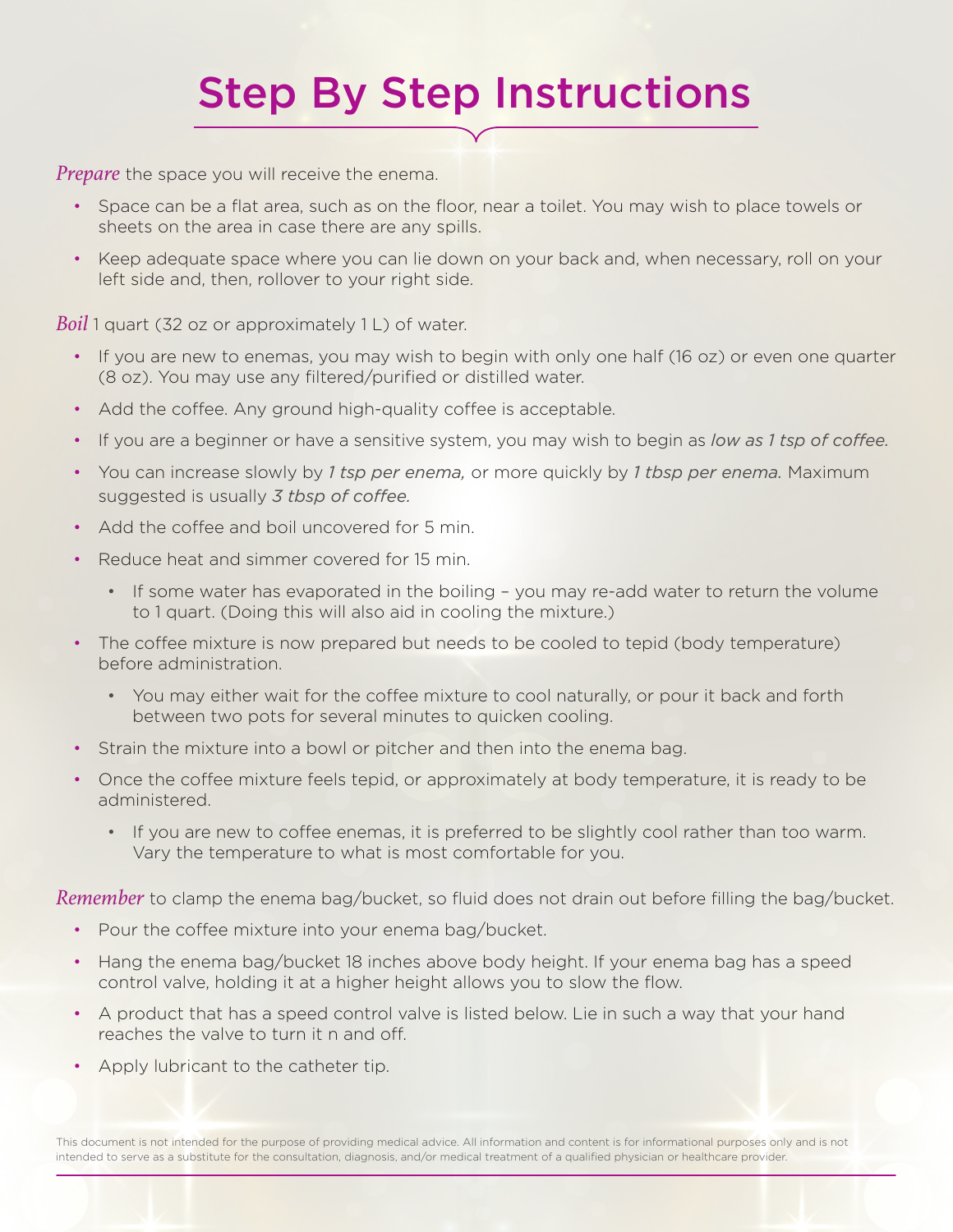*Positioning:* The goal of the enema is to enter the transverse colon. There are two different techniques to accomplish this:

*A.* Plan to lay on your right side throughout the procedure.

- Pull your knees towards your chest, towards a fetal position.
- If this technique creates a feeling of too much pressure, consider option B.

*B.* Plan to initially lay on your left side.

- Pull your knees towards your chest, towards a fetal position. After a few minutes, or when you feel pressure on the left side, gently roll onto your back, so slowly as to not move the catheter.
- After a few minutes, or when you feel pressure, roll onto your right side.
- You can either stay on your right side or roll back and forth to alleviate pressure as needed.
- Ensure you have enough space to roll left and right.
- Note that if you roll, the catheter may come out and may require re-insertion.

*Insert* the catheter tube approximately 4 inches (10 cm). Periodically check the tube as it may need re-insertion.

#### *Unclamp the tube and allow slow filling.*

- Depending on your comfort and chosen speed, this could take anywhere from a few to 15 minutes.
- If cramping arises, slow or clamp the tube to stop filling.
- If a speed control valve is present, move it to the off position.
- If cramping persists, STOP the enema and place a hot water bottle over the abdomen.
- Hold the enema for 15 minutes, if possible. It is better to be able to hold the enema even if you can only use half the coffee mixture, then to overfill to the point that you can not hold the enema at all.
- If it is difficult to hold, consider an enema with warm water before the coffee enema.

*Once completed,* clamp the tube and remove the catheter. Move to the toilet and evacuate the enema.

 • Remember, "accidents" can happen to even experienced patients - be kind and gentle in this procedure.

*Clean the enema bag*/bucket, tubing, and catheter and rinse and dry for next use. You may use soap and/or hydrogen peroxide.

*Supplements:* Avoiding depletion of nutrients is essential; so it is advisable to take two supplements after coffee enemas:

- Mineral supplement, such as Oxylent,
- High dose probiotic, such as any brand containing at least 50-100 billion colony forming units (CFU). If you do not tolerate probiotics, do not take this supplement and you may proceed with the enema.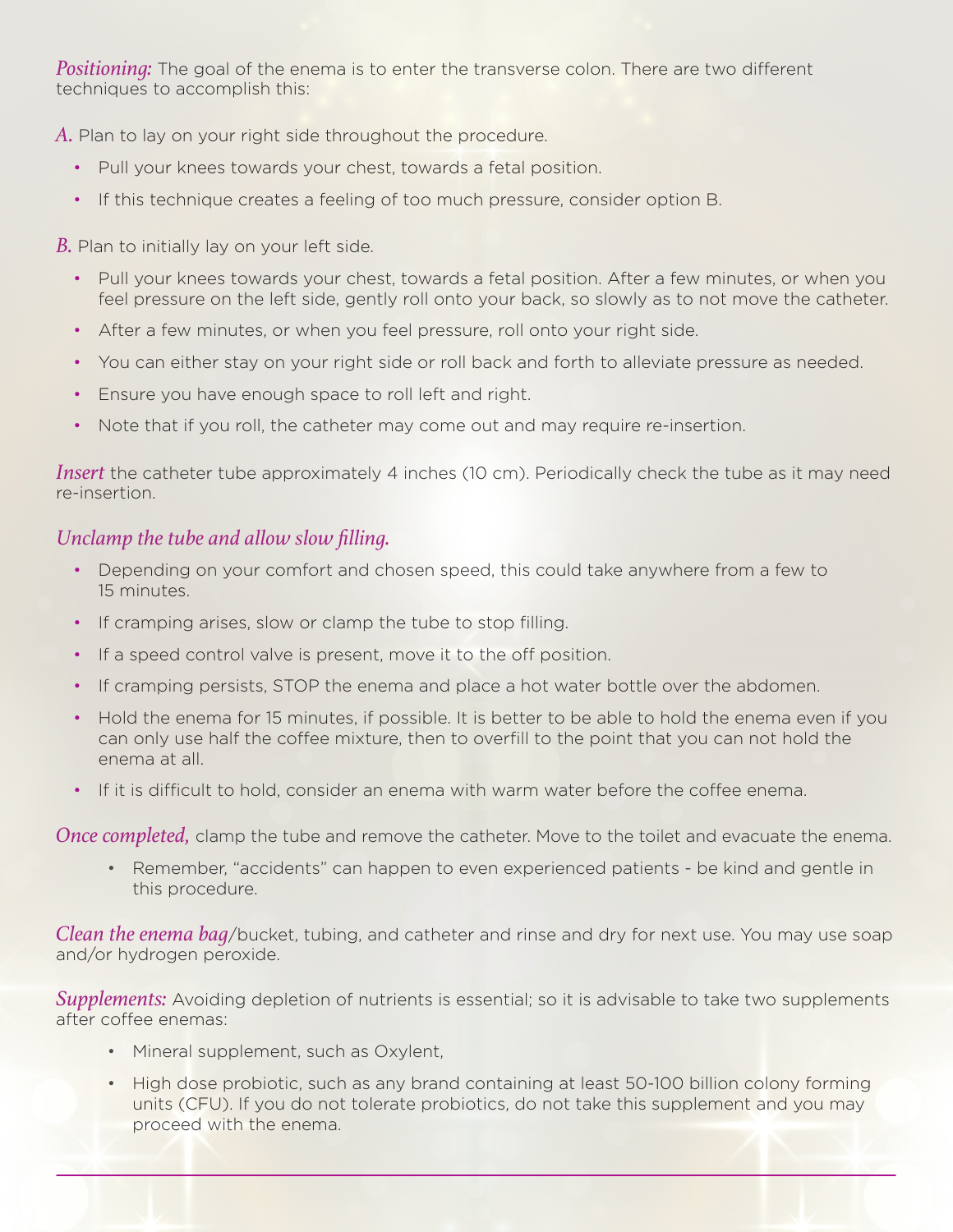*Repeat* weekly, or as directed by your healthcare provider. After a course of weekly enemas (e.g. 1 month / 4 enemas), consider continuing at regular intervals (e.g. monthly) to support detoxification.

*Implants* are an option for advanced practitioners of enemas. Implants refer to something which is placed in the colon and is not evacuated but left in to support the tissue. Implant options include ozonated water and probiotics. Another option is alternatives to the enema solution which include diluted hydrogen peroxide, diluted apple cider vinegar, diluted lemon juice, Epsom salts, and other herbal preparations. If you are interested in implants and other types of enemas, consider discussing with your healthcare provider if and which implants are best for you.

*Enema bags/buckets with speed control valves such as Premium Enema and are available from Amazon.*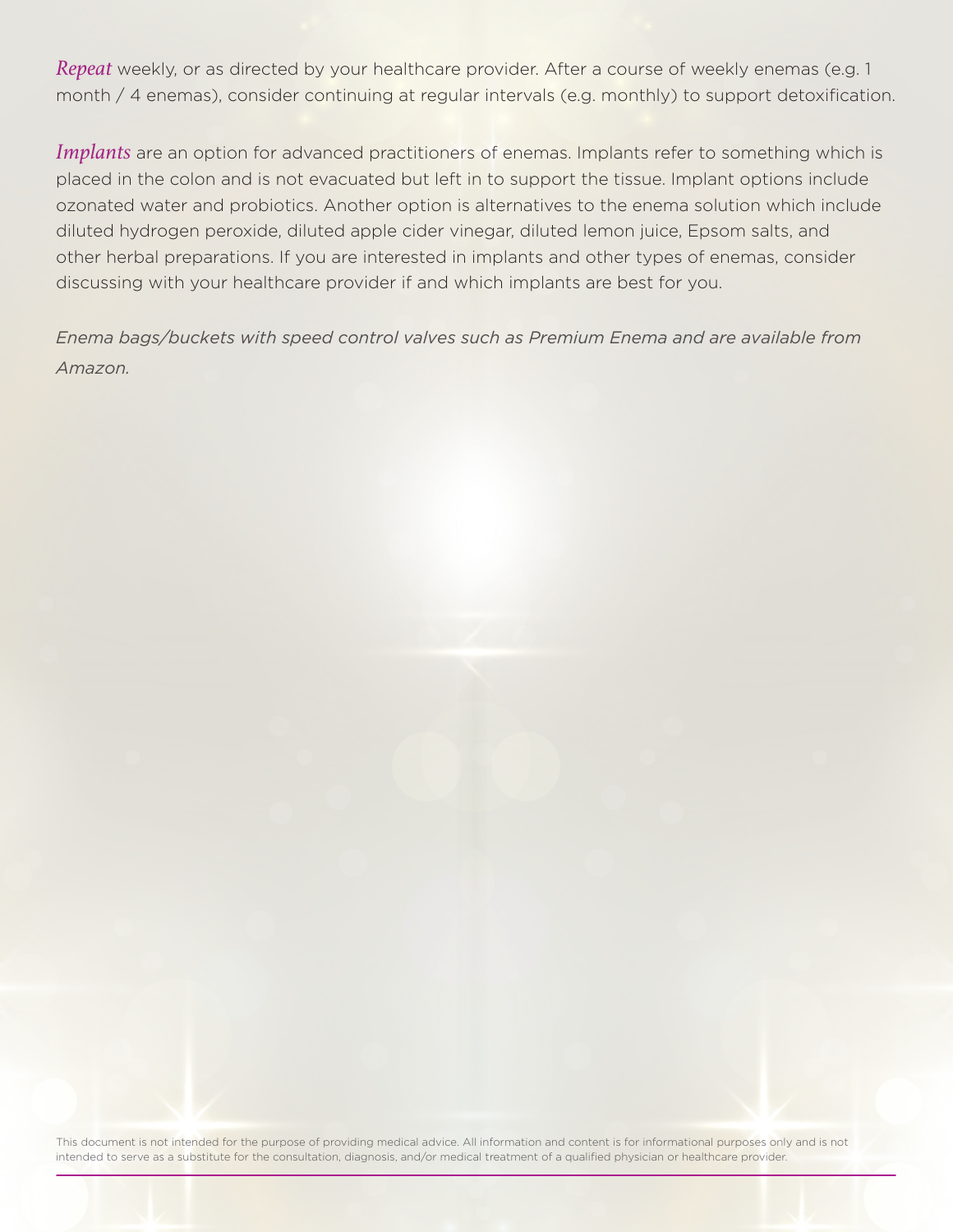# Nasal Irrigation

Nasal irrigation is a thousands of years old practice born in the Ayurvedic traditions of India. Known as "Neti" or "Jala-Neti," it was used as a cleansing prior to meditation. In recent years, it has been featured by Dr. Oz who wrote "it's as effective as drugs for preventing sinus infections…[and] hugely beneficial for people with nasal allergies and headaches."

Nasal irrigation with saline (salt in water) is known to have antiviral qualities. With regards to COVID-19, a recent study funded by the Edinburgh and Lothians Foundation found that nasal irrigation with a hypertonic saline solution reduced the duration or symptoms, lowered transmission, and had other positive effects.

#### *There are two options to pursue this practice.*

- 1. Nasal rinse squeeze bottle
- 2. Neti-pot, or ceramic pot

Companies such as NeilMed offer both options which come with saline packets and instructions for use. You may begin with a lower concentration of salt to ensure it is well tolerated, and then gradually increase to the full amount of salt.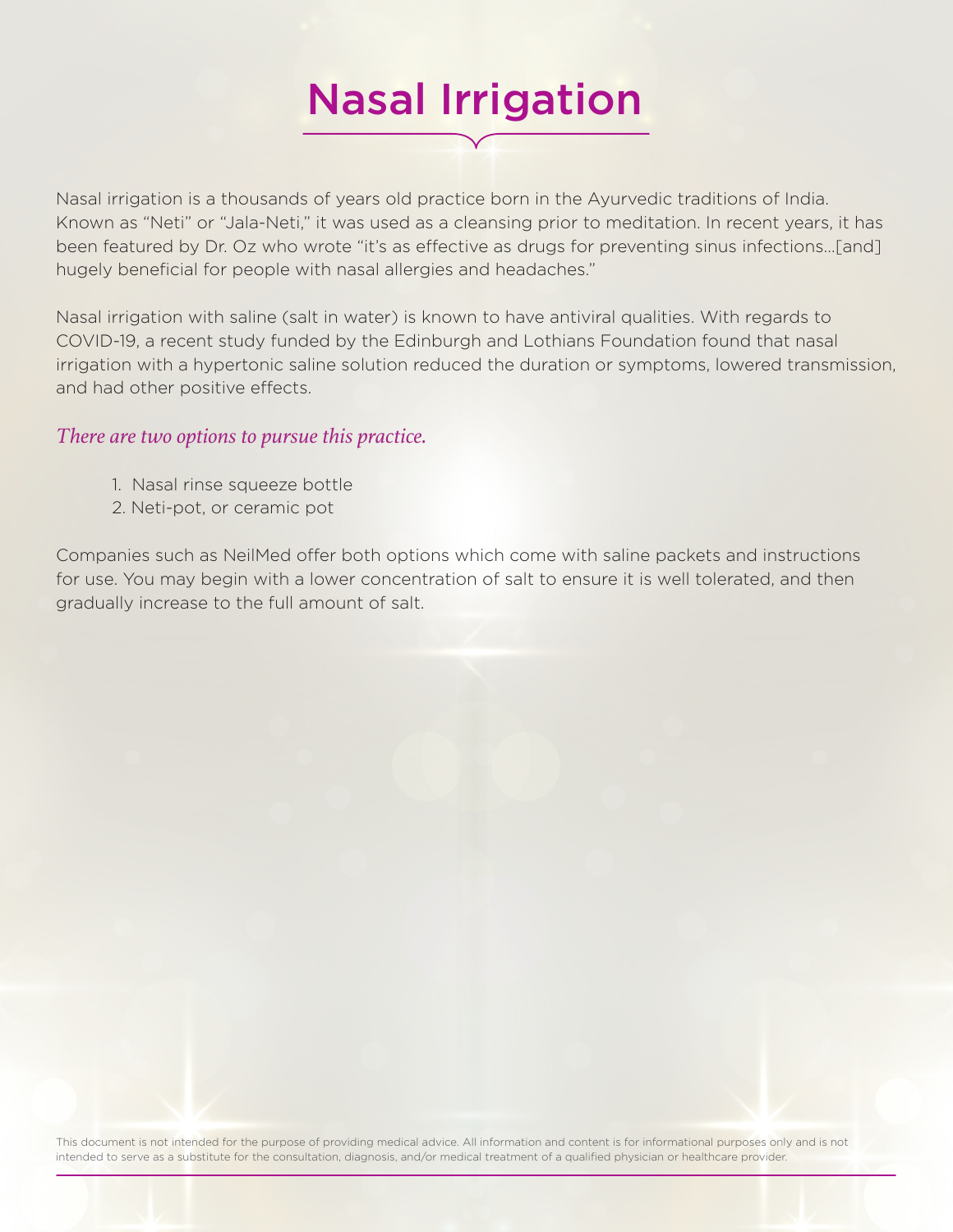### Povidone-Iodine Rinse

Iodine has been used for the prevention and treatment of infections for over two centuries. It is a broad spectrum antiseptic and is specifically known to be effective against viruses. As pure iodine can be difficult to use, Povidone-Iodine is a stable form that is convenient and easily accessible.

Researchers at the University of Connecticut found that a dilute form of povidone-iodine can inactivate COVID-19.

*Here are the instructions*. You will need water and povidone-iodine 10%, available in most pharmacies.

To make a simple oral rinse for one time use, place 10 drops (0.5 mL) of povidone-iodine in 2 tsp (10 mL) of water. Rinse for 30 seconds. This will inactivate the virus.

To prepare a larger amount, place 1 tsp of povidone-iodine (5 mL) in 100 mL (over ⅓ cup). This could be used throughout one day. The solution is to be remade daily.

This solution can also be added to the nasal irrigation to increase the effectiveness of that practice.

*The only contraindication is for anyone who is allergic to iodine, pregnant, or having thyroid problems.*